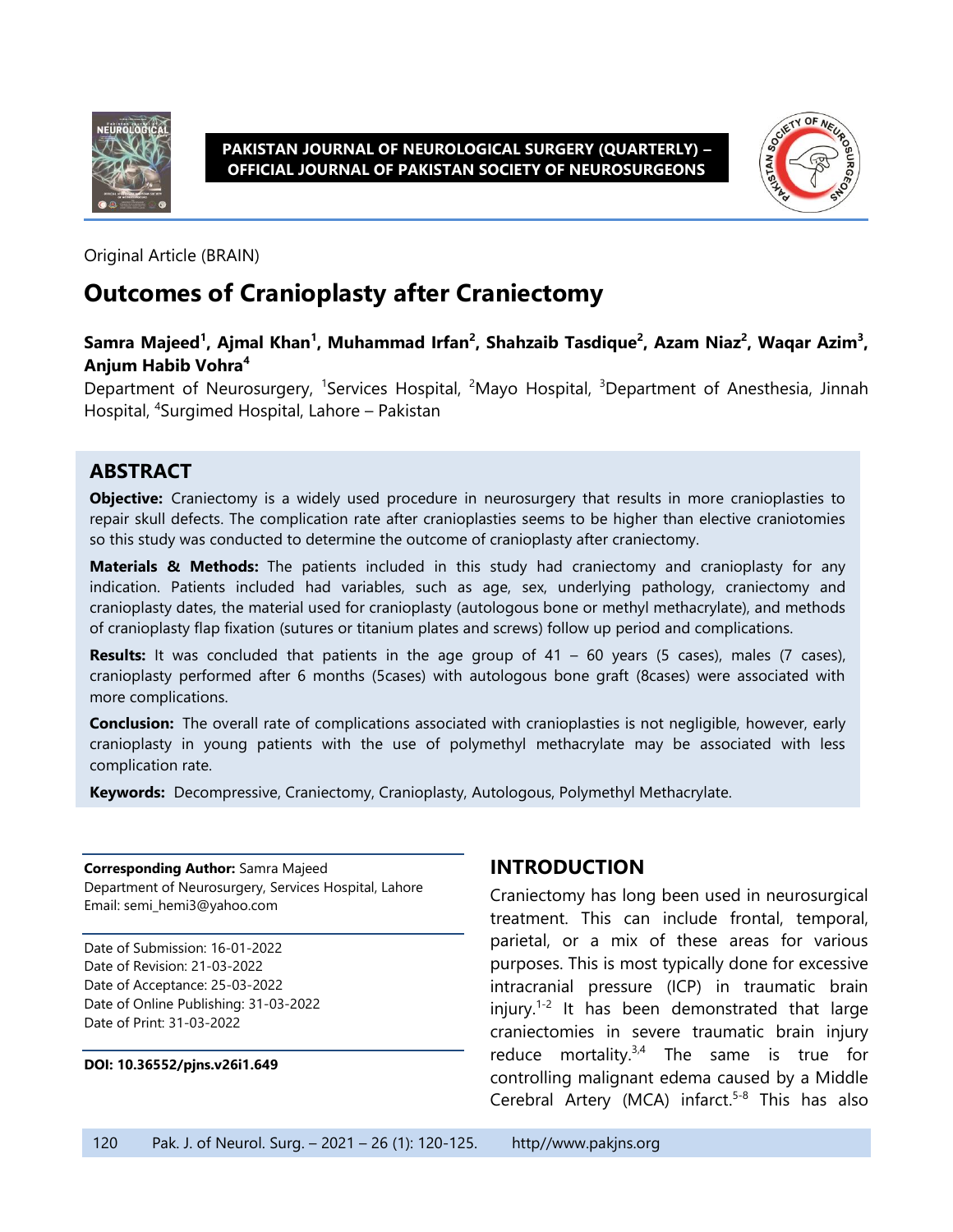been shown to protect individuals with subarachnoid hemorrhage (SAH) and cerebral hematoma caused by burst cerebral aneurysms. There are several reasons for this treatment, which may increase as more positive evidence becomes available. Cranioplasties are necessary after decompressive craniectomies to seal the resulting defect.<sup>9-12</sup> Craniectomy is a common operation in neurosurgery that leads to an increase in cranioplasties to repair skull abnormalities. Because the complication rate following cranioplasties appears to be greater than that of elective craniotomies, this study was carried out to establish the result of cranioplasty after craniectomy.

### **MATERIALS & METHODS**

### **Study Design & Setting**

From November 2004 to October 2020, 53 patients were included in this prospective study, who had craniectomy and cranioplasty for any indication. A nonprobability sampling technique was used. This study was carried out in multiple neurosurgery departments of Lahore including both governments as well as private sector hospitals (Lahore General Hospital, Services Hospital Lahore, Mayo Hospital Lahore, and Surgimed Hospital).

### **Data Collection & Surgical Techniques**

Patients included in the study had a variety of variables, including age, gender, underlying pathology, craniectomy and cranioplasty dates, cranioplasty material (autologous bone or methyl methacrylate), cranioplasty flap fixation methods (sutures or titanium plates and screws), follow-up period, and complications. All patients were extensively monitored for four weeks following surgery to discover problems in time for better treatment alternatives. Craniectomy sizes varied amongst patients with various underlying pathologies. Patients with severe traumatic brain injury had a 15x15 cm fronto-temporo-parietal craniectomy.

Bone defects in patients having a brain tumor, aneurysm, or abscess surgery varied in size based on the requirement at the time of surgery. The bone flaps that had been removed were given to the families. These were cleaned, packaged, and autoclaved before being sent to relatives with the advice to store them in the refrigerator or freezer. They were then apprised of its utility for cranioplasty. It was then autoclaved again before being utilized to measure the size and shape of the cranioplasty intraoperatively. Sutures or miniplates and screws were used to secure these flaps. Suction drains were utilized postoperatively in all cases.

### **Inclusion Criteria**

All patients of both genders above 20 years of age, who underwent craniectomy due to any reason, were included in this study.

### **Exclusion Criteria**

Those patients not fit for general anesthesia or those who refused to participate in the study were excluded.

### **Statistical Analysis**

SPSS version 25 was used to enter and analyze the data. Quantitative variables like age and duration between craniectomy and cranioplasty were analyzed as mean, median, and standard deviation. Categorical (qualitative) variables like complications (including infection, collection of epidural or subdural hematomas, epilepsy & drugs used for seizures) were analyzed as frequency and percentage. The Chi-square test was applied to see the significant/insignificant difference between different groups of clinical variables.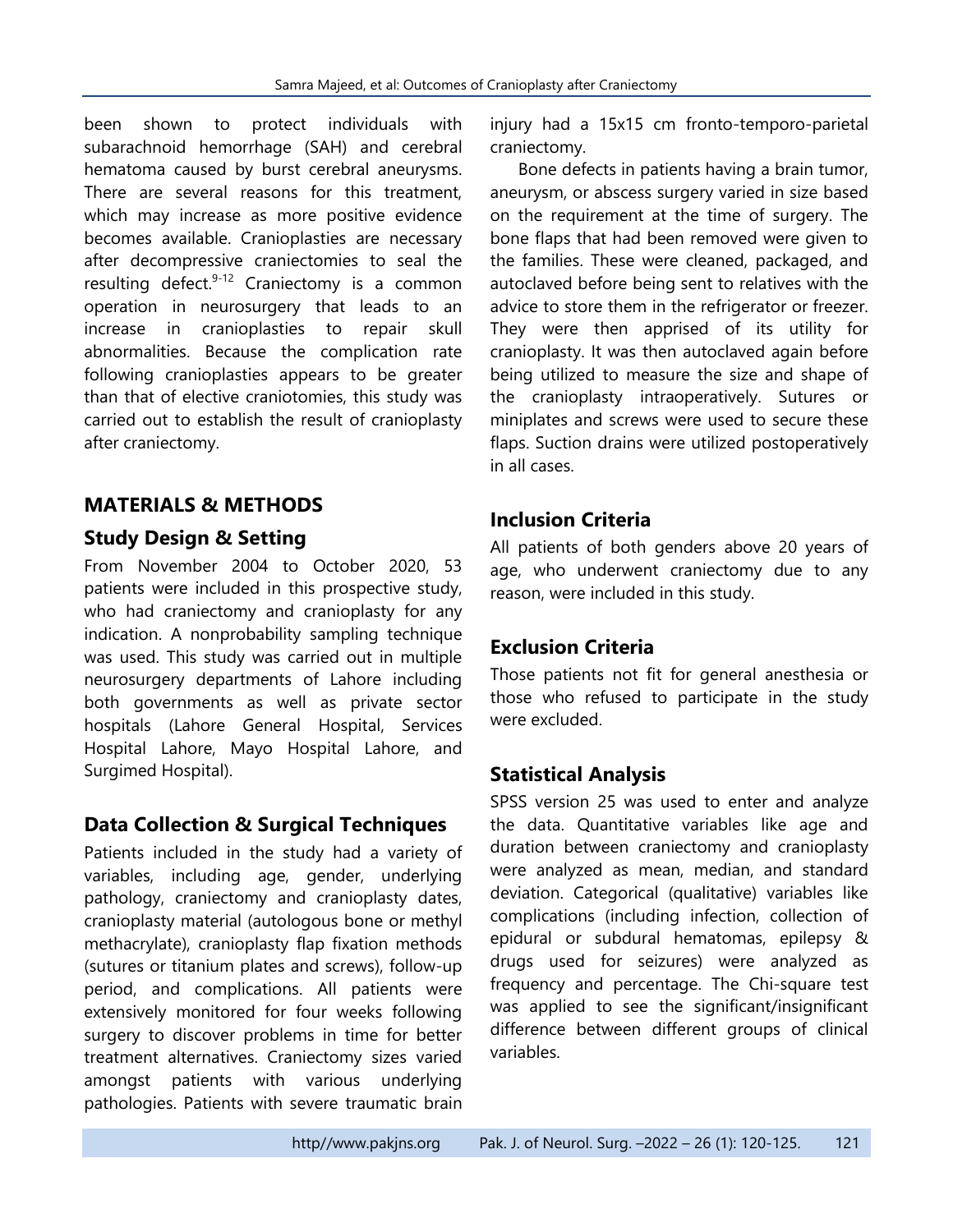### **RESULTS**

### **Age & Gender Distribution**

In our study, we included 53 patients with a mean age of  $45.28 \pm 13.32$  years (age range =  $21 - 75$ years). There were 22 (41.5%) cases of age  $15 - 40$ years, 24 (45.3%) cases belonged to age  $41 - 60$ years while 7 (13.2%) cases had age  $> 60$  years. There were 21 (39.6%) females while 32 (60.4%) were males.

### **Time Lapse Distribution**

The mean time lapse was noted as  $6.11 \pm 1.71$ months, with 32 (60.4%) cases requiring  $3 - 6$ months while 21 (39.6%) required  $6 - 9$  months for the lapse.

| Table 1: Complications related to cranioplasty. |                     |                      |          |  |
|-------------------------------------------------|---------------------|----------------------|----------|--|
| <b>Variable Factors</b>                         | <b>No. of Cases</b> | <b>Complications</b> | p-value  |  |
| Age:                                            | 45.28±13.32         |                      |          |  |
| 20-40 years                                     | 22 (41.5%)          | $2(9.1\%)$           | $0.388*$ |  |
| 41-60 years                                     | 24 (45.3%)          | 5 (20.8%)            |          |  |
| >60 years                                       | 7 (13.2%)           | 2(28.6%)             |          |  |
| Sex:                                            |                     |                      |          |  |
| Female                                          | 21 (39.6%)          | 2(9.5%)              | $0.241*$ |  |
| Male                                            | 32 (60.4%)          | 7 (21.9%)            |          |  |
| <b>Time Lapsed:</b>                             | $6.11 \pm 1.71$     |                      |          |  |
| 3-6 months                                      | 32 (60.4%)          | 4 (12.5%)            | $0.283*$ |  |
| 6-9 months                                      | 21 (39.6%)          | 5 (23.8%)            |          |  |
| Diagnosis:                                      |                     |                      |          |  |
| Trauma                                          | 31 (58.5%)          | 6 (19.4%)            |          |  |
| CVA:                                            |                     |                      |          |  |
| Ischemic<br>$\bullet$ .                         | 6 (11.3%)           | 1(16.7%)             | $0.606*$ |  |
| Hemorrhagic                                     | 2(3.8%)             | $0(0\%)$             |          |  |
| Tumor                                           | 12 (22.6%)          | 1(8.3%)              |          |  |
| <b>Brain Abscess</b>                            | 2(3.8%)             | 1 (50%)              |          |  |
| <b>Vacuum Drain:</b>                            |                     |                      |          |  |
| Yes                                             | 49 (92.5%)          | 9 (18.4%)            | $0.347*$ |  |
| <b>No</b>                                       | 4 (7.5%)            | $0(0\%)$             |          |  |
| <b>Material used:</b>                           |                     |                      |          |  |
| Bone                                            |                     |                      | $0.364*$ |  |
| Methyl                                          | 41 (77.4%)          | 8 (19.5%)            |          |  |
| methacrylate                                    | 12 (22.6%)          | 1(8.3%)              |          |  |
| <b>Material for flap</b>                        |                     |                      |          |  |
| securing:<br>$0.944*$                           |                     |                      |          |  |
| Miniplates                                      | 30 (56.6%)          | 5 (16.7%)            |          |  |
| <b>Sutures</b>                                  | 23 (43.4%)          | 4 (17.4%)            |          |  |

\*insignificant results

## **Etiology Based Case Distribution**

There were 31 (58.5%) cases who had trauma at presentation, 6 (11.3%) had ischemic CVA while 2 (3.8%) had hemorrhagic CVA. 12 (22.6%) cases had a tumor and 2 (3.8%) cases had brain abscess and required cranioplasty.

# **Descriptive Analysis of Surgery Related Variables**

During surgery, in 49 (92.5%) cases, the drain was used while in 4 (7.5%) cases, no drain was placed. In 41 (77.4%) cases bone material was used while in 12 (22.6%) cases methyl methacrylate was used. For flap securing, in 30 (56.6%) cases, miniplates were used while in 23 (43.4%) cases flap securing was done with sutures only

|  | (Table 1). |  |  |
|--|------------|--|--|
|--|------------|--|--|

### **Complications**

In cases of age 15 – 40 years, 2 (9.1%) had complications, 5 (20.8%) cases of age  $41 - 60$  years and 2 (28.6%) cases of age > 60 years had complications. Among males, 7 (21.9%) had complications while only 2 (9.5%) females had postoperative complications. Of the patients who had time-lapse of  $3 - 6$  months, 4 (12.5%) had complications while in the patients who had lapse times  $6 - 9$  months, 5 (23.8%) had complications. Among traumatic cases, 6 (19.4%) developed complications, while 1 (16.7%) case of ischemic CVA developed complications however, no case of hemorrhagic CVA showed complications. In tumor cases, 1 (8.3%) had complications while 1 (50%) case of brain abscess developed postoperative complications. Among cases in which a vacuum drain was used, 9 (18.4%) had complications while no case without a vacuum drain showed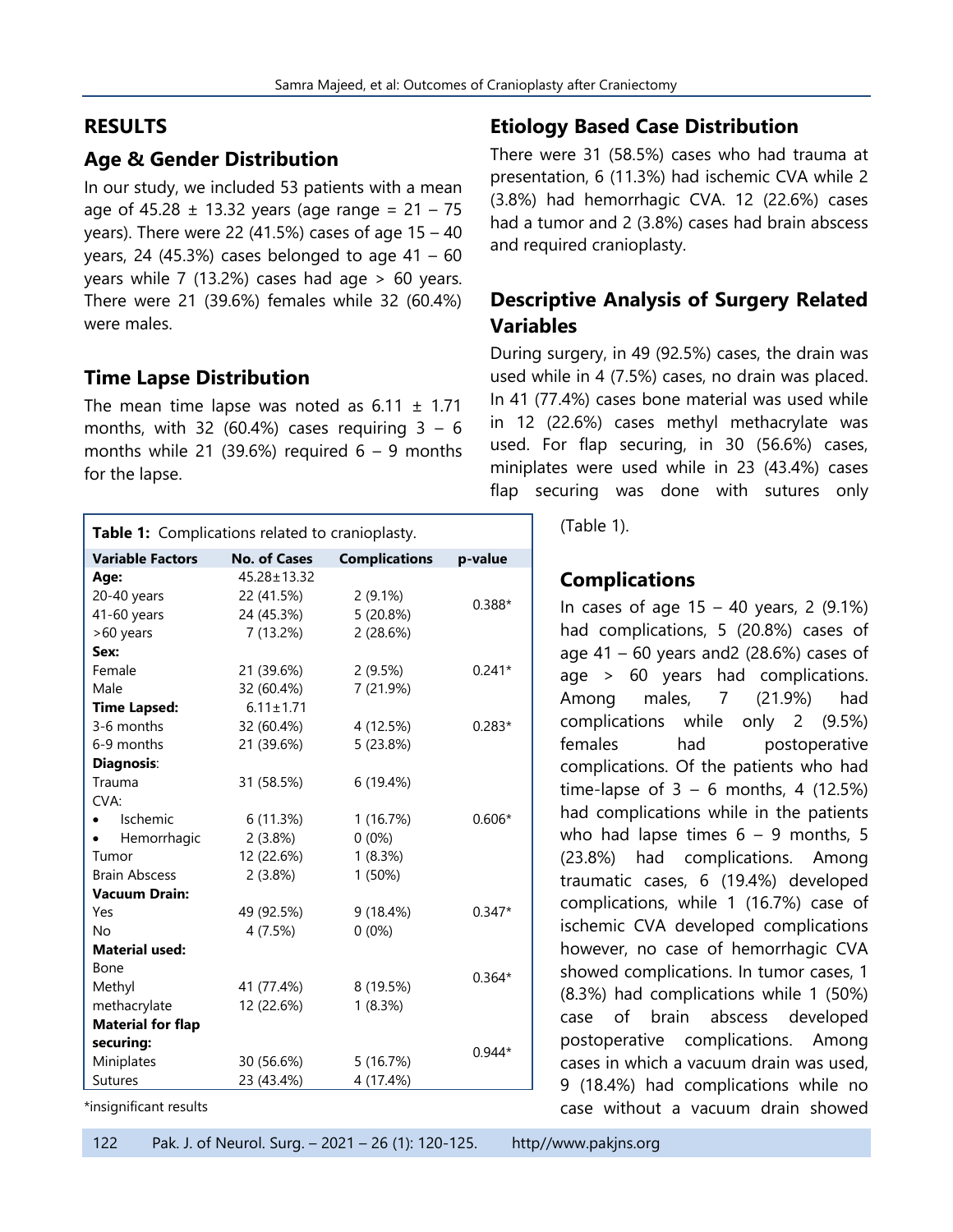any complications. In cases in whom bone material was used 8 (19.5%) had postoperative complications while 1 (8.3%) case of methyl methacrylate had postoperative complications. With titanium plates 5 (16.7%) cases had postoperative complications while with sutures 4 (17.4%) cases had postoperative complications (Table 1).

### **DISCUSSION**

The decision to do decompressive craniectomy is not usually preplanned but has to make at the time of the initial procedure.<sup>10,13</sup> This decision is based on an individual surgeon with the consent of a senior surgeon. This made the procedure relatively standard. The size of the craniectomy varied to match the need of the patient for underlying pathology & response of the brain at the time of surgery. The overall complication rate was 16.98% for cranial repair. The factor which influenced the rate of complications was adult age. Was 49% in the age higher than 40 years had higher post-operative complications but most of the trauma patients in our setup are in this age group which is contrary to the reported results by V. Chang et al. $9$  These are the patients who are young but belong to poor strata of the community, most of them having poor nutritional status thus resulting in high complications. Patients with tumors & CVA had elective craniectomy& then cranioplasty. They were operated in better operative facilities and thus had fewer complications 12.5% & 25% respectively as compared to 38.7% in trauma patients.

It appears that age & operative facility are major contributing factors for outcomes in different diseases leading to cranial repair. Intraoperative techniques also make difference in the outcome & incidence of complications. Patients who had methyl methacrylate instead of autologous bone graft had fewer complications, 8.3% as compared to 19.5% but there was very little difference between the fixation material used, sutures & miniplates, 17.4% & 16.7% respectively. This shows higher complication rates when foreign bodies are introduced into the procedure. It was thought that autologous bone kept outside the body for several months, will act as a foreign body with a high risk of infection and body rejection but some studies showed that autologous bone graft had fewer complications compared to polymethyl methacrylate.<sup>12</sup> In patients where the drain was used, the collection of fluid &hematoma was less, but 18.4% of these cases showed complications compared to no complications in four patients without a drain. As the drain reduces the chance of fluid & hematoma collection so the risk of fluids collection & infection was less which was noted by V. Chang et al<sup>9</sup> but there are other studies where drain insertion was associated with more cases of infection. 13

The time between the initial procedure and cranioplasty was fixed up to 6 months but nearly 40% came back after 6 months but before 9 months of their craniectomy. It was reported that symptoms get reversed after cranioplasty.<sup>14-18</sup> Some authors have observed deranged CSF dynamics & cerebral perfusion with cranial bone defects.<sup>9-10</sup> This observation prompted us to convince patients for early cranioplasty but this appeared to be not in control to bring patients back in time for cranioplasty. The complication observed was 12.5% &23.8% in group  $(3 - 6)$ months) & group ll (6-9 months) respectively. Generally, this procedure has more complications than routine elective cranial procedures. Age more than 40 years, time-lapse more than 6 months, use of no drain & methyl methacrylate for cranioplasty, showed a high risk of complications.

### **CONCLUSION**

Craniectomy is a procedure that is going to live so is the cranioplasty for a variety of indications.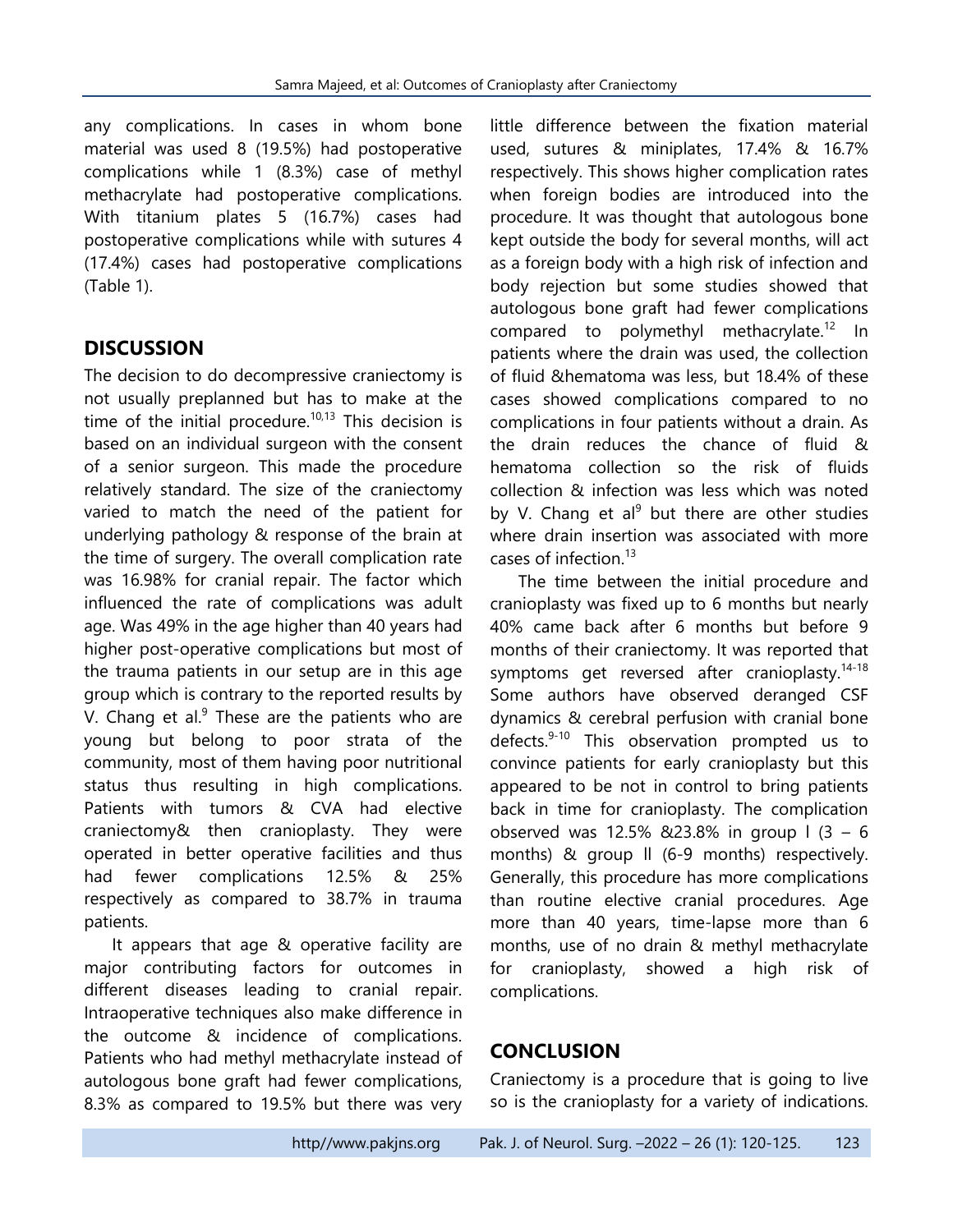Patients have to undergo two surgeries and so double the risks of anesthesia and operation but it is to save lives and to reduce neurological complications. Certain factors associated with the better outcome as per our study are young age, early cranioplasty, and polymethyl methacrylate as a graft. However, the use of drain is also supported for a better outcome as it prevents hematoma accumulation, however, it was associated with a more complication rate compared to patients with no drain but authors suggest further studies in this regard as only four patients were operated on without drain in this study.

#### **REFERENCES**

- 1. Hutchinson P, Timofeev I, Kirkpatrick P. Surgery for brain edema. Neurosurgical focus. 2007 May 1; 22 (5): 1-9.
- 2. Schirmer CM, Ackil AA, Malek AM. Decompressive craniectomy. Neurocritical Care, 2008 Jun; 8 (3): 456-70.
- 3. Sedney CL, Julien T, Manon J, Wilson A. The effect of craniectomy size on mortality, outcome, and complications after decompressive craniectomy at a rural trauma center. Journal of Neurosciences in Rural Practice, 2014; 5 (03): 212-7.
- 4. Lan Z, Richard SA, Li Q, Wu C, Zhang Q, Chen R, Yang C. Outcomes of patients undergoing craniotomy and decompressive craniectomy for severe traumatic brain injury with brain herniation: A retrospective study. Medicine, 2020; 99 (43).
- 5. Jüttler E, Schwab S, Schmiedek P, Unterberg A, Hennerici M, Woitzik J, Witte S, Jenetzky E, Hacke W. Decompressive surgery for the treatment of malignant infarction of the middle cerebral artery (DESTINY) a randomized, controlled trial. Stroke, 2007; 38 (9): 2518-25.
- 6. Vahedi K, Vicaut E, Mateo J, Kurtz A, Orabi M, Guichard JP, Boutron C, Couvreur G, Rouanet F, Touzé E, Guillon B. Sequential-design, multicenter, randomized, controlled trial of early decompressive craniectomy in malignant middle cerebral artery infarction (DECIMAL Trial). Stroke, 2007; 38 (9): 2506-17.
- 7. Matsuno A, Tanaka H, Iwamuro H, Takanashi S, Miyawaki S, Nakashima M, Nakaguchi H, Nagashima T. Analyses of the factors influencing bone graft infection after delayed cranioplasty. Acta Neurochirurgica. 2006; 148 (5): 535-40.
- 8. Moreira-Gonzalez A, Jackson IT, Miyawaki T, Barakat K, DiNick V. Clinical outcome in cranioplasty: critical review in long-term follow-up. Journal of Craniofacial Surgery, 2003; 14 (2): 144- 53.
- 9. Chang V, Hartzfeld P, Langlois M, Mahmood A, Seyfried D. Outcomes of cranial repair after craniectomy. Journal of Neurosurgery, 2010; 112 (5): 1120-4.
- 10. Gooch MR, Gin GE, Kenning TJ, German JW. Complications of cranioplasty following decompressive craniectomy: analysis of 62 cases. Neurosurgical Focus, 2009 Jun. 1; 26 (6): E9.
- 11. Replogle RE, Lanzino G, Francel P, Henson S, Lin K, Jane JA. Acrylic cranioplasty using miniplate struts. Neurosurgery, 1996; 39 (4): 747-9.
- 12. Sobani ZA, Shamim MS, Zafar SN, Qadeer M, Bilal N, Murtaza SG, Enam SA, Bari ME. Cranioplasty after decompressive craniectomy: an institutional audit and analysis of factors related to complications. Surgical Neurology International, 2011; 2.
- 13. Staffa G, Nataloni A, Compagnone C, Servadei F. Custom made cranioplasty prostheses in porous hydroxy-apatite using 3D design techniques: 7 years experience in 25 patients. Acta Neurochirurgica. 2007; 149 (2): 161-70.
- 14. Staffa G, Nataloni A, Compagnone C, Servadei F. Custom made cranioplasty prostheses in porous hydroxy-apatite using 3D design techniques: 7 years experience in 25 patients. Acta Neurochirurgica. 2007; 149 (2): 161-70.
- 15. Agner C, Dujovny M, Gaviria M. Neurocognitive assessment before and after cranioplasty. Acta Neurochirurgica. 2002; 144 (10): 1033-40.
- 16. Bijlenga P, Zumofen D, Yilmaz H, Creisson E, de Tribolet N. Orthostatic mesodiencephalic dysfunction after decompressive craniectomy. Journal of Neurology, Neurosurgery & Psychiatry, 2007; 78 (4): 430-3.
- 17. Dujovny M, Agner C, Aviles A. Syndrome of the trephined: theory and facts. Critical reviews in neurosurgery: CR. 1999; 9 (5): 271-8.